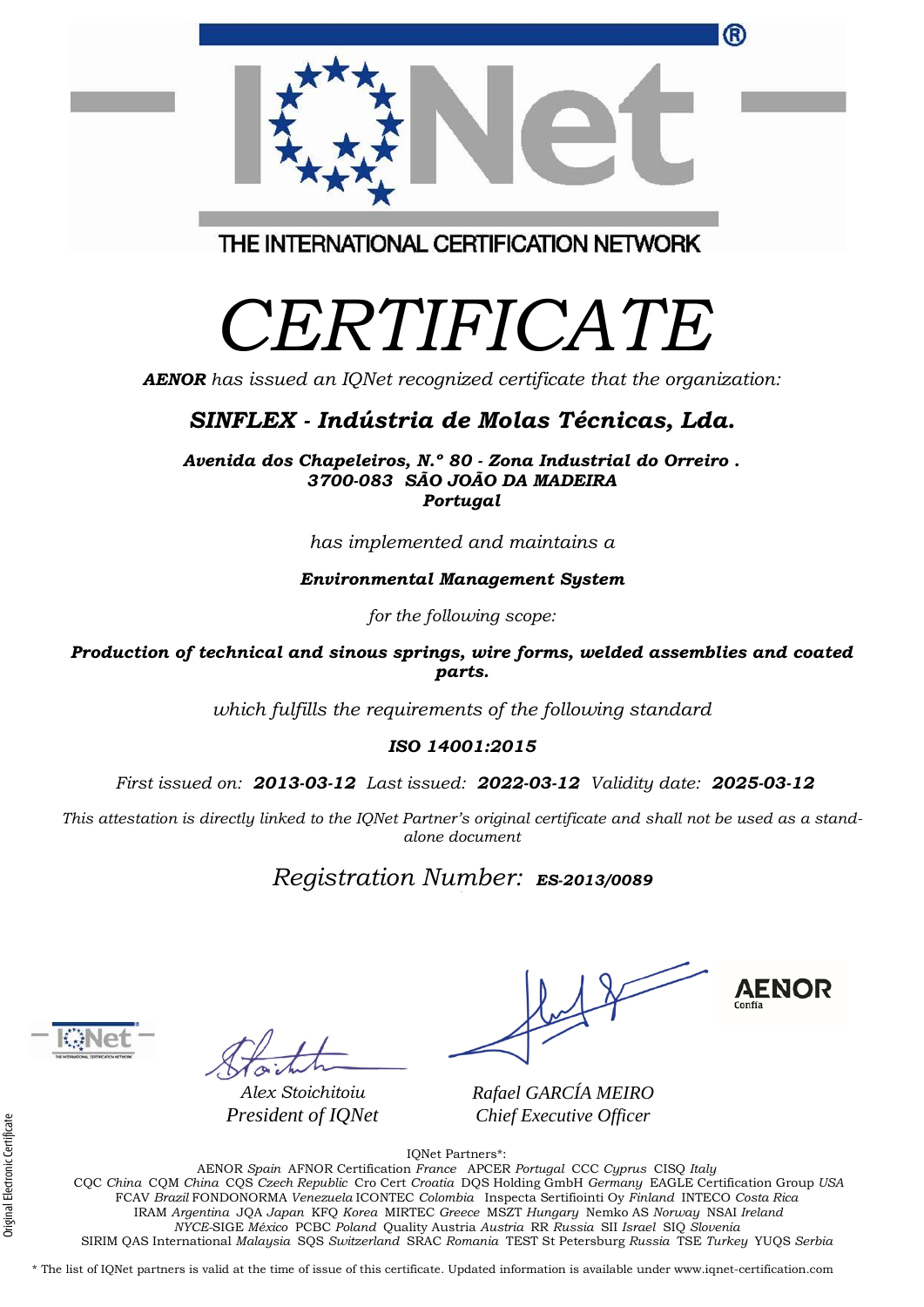



# Certificado do Sistema de Gestão Ambiental



### GA-2013/0089

AENOR certifica que a organização

### SINFLEX - Indústria de Molas Técnicas, Lda.

dispõe de um sistema de gestão ambiental conforme com a norma ISO 14001:2015

para as atividades:

Produção de molas técnicas e zig-zag, conformados de arame, conjuntos soldados e peças pintadas.

que se realizam em:

Avenida dos Chapeleiros, N.º 80 - Zona Industrial do Orreiro. -3700-083 São João da Madeira (Portugal)

Data da primeira emissão: 2013-03-12 Data da última emissão: 2022-03-12 Data de validade: 2025-03-12



AENOR

ENOR

ENOR

**AENOR** 

AENOR

AENOR

**AENOR** 

AENOR

ENOR

ENOR

AENOR

AENOR

AENOR

ENOR

Original Electrónico

AENOR INTERNACIONAL S.A.U. Génova, 6. 28004 Madrid. España Tel. 91 432 60 00.- www.aenor.com



Rafael GARCÍA MEIRO Diretor Geral



Lus AENOR Avenida da Boavista, 1180 - 2°C - 4100-113 PORTO Portugal - www.lusaenor.com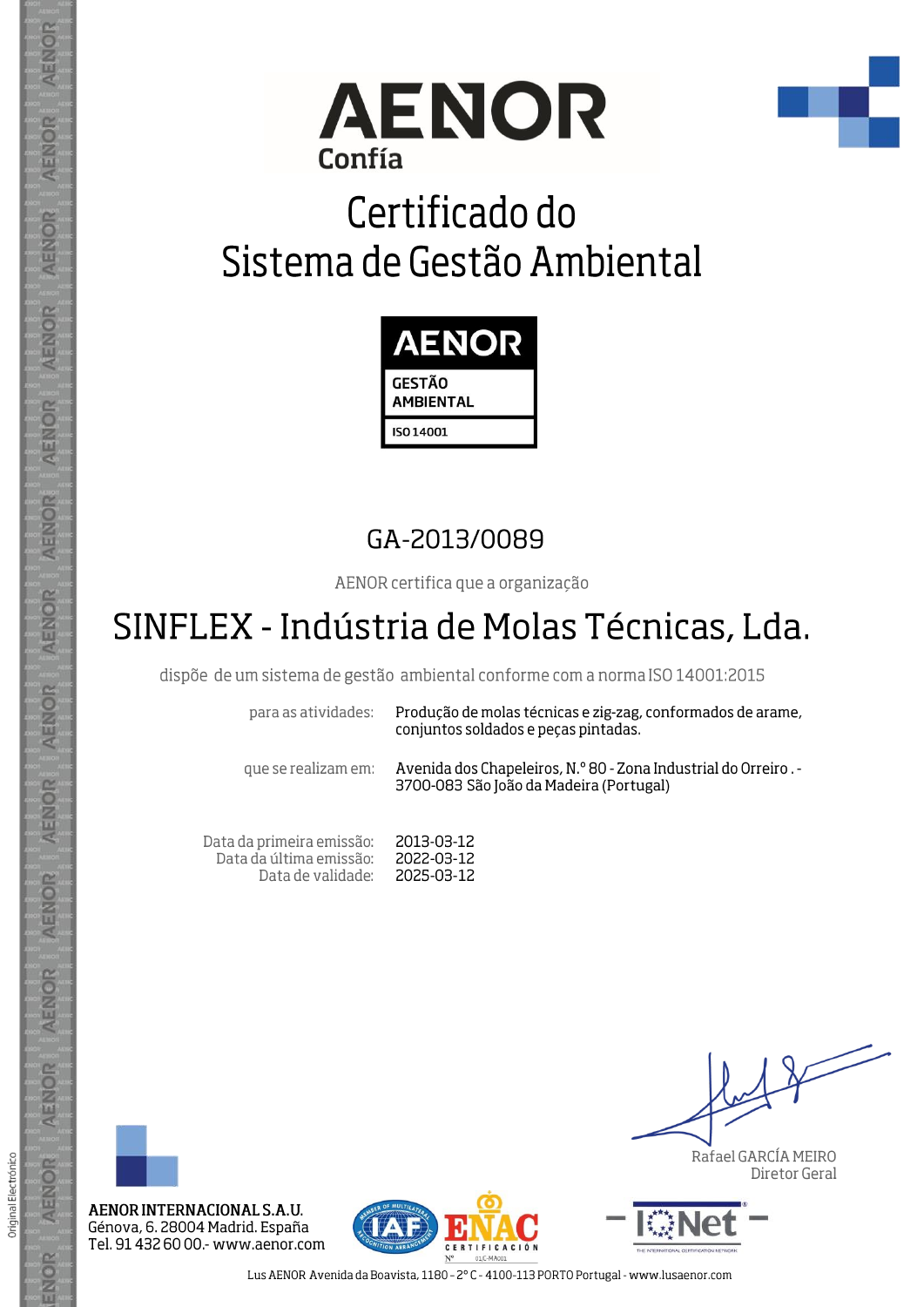



# Certificado del Sistema de Gestión Ambiental



### GA-2013/0089

AENOR certifica que la organización

## SINFLEX - Indústria de Molas Técnicas, Lda.

dispone de un sistema de gestión ambiental conforme con la Norma ISO 14001:2015

para las actividades:

La producción de muelles técnicos y zig-zag, conformados de alambre, conjuntos soldados y piezas pintadas.

que se realiza/n en:

Avenida dos Chapeleiros, N.º 80 - Zona Industrial do Orreiro. -3700-083 São João da Madeira (Portugal)

Fecha de primera emisión: 2013-03-12 Fecha de última emisión: 2022-03-12 2025-03-12 Fecha de expiración:



AENOR

ENOR

ENOR

**AENOR** 

AENOR

AENOR

**AENOR** 

AENOR

ENOR

AENOR

AENOR

AENOR

AENOR

ENOR

Original Electrónico

AENOR INTERNACIONAL S.A.U. Génova, 6. 28004 Madrid. España Tel. 91 432 60 00.- www.aenor.com



Rafael GARCÍA MEIRO Director General



Lus AENOR Avenida da Boavista, 1180 - 2°C - 4100-113 PORTO Portugal - www.lusaenor.com